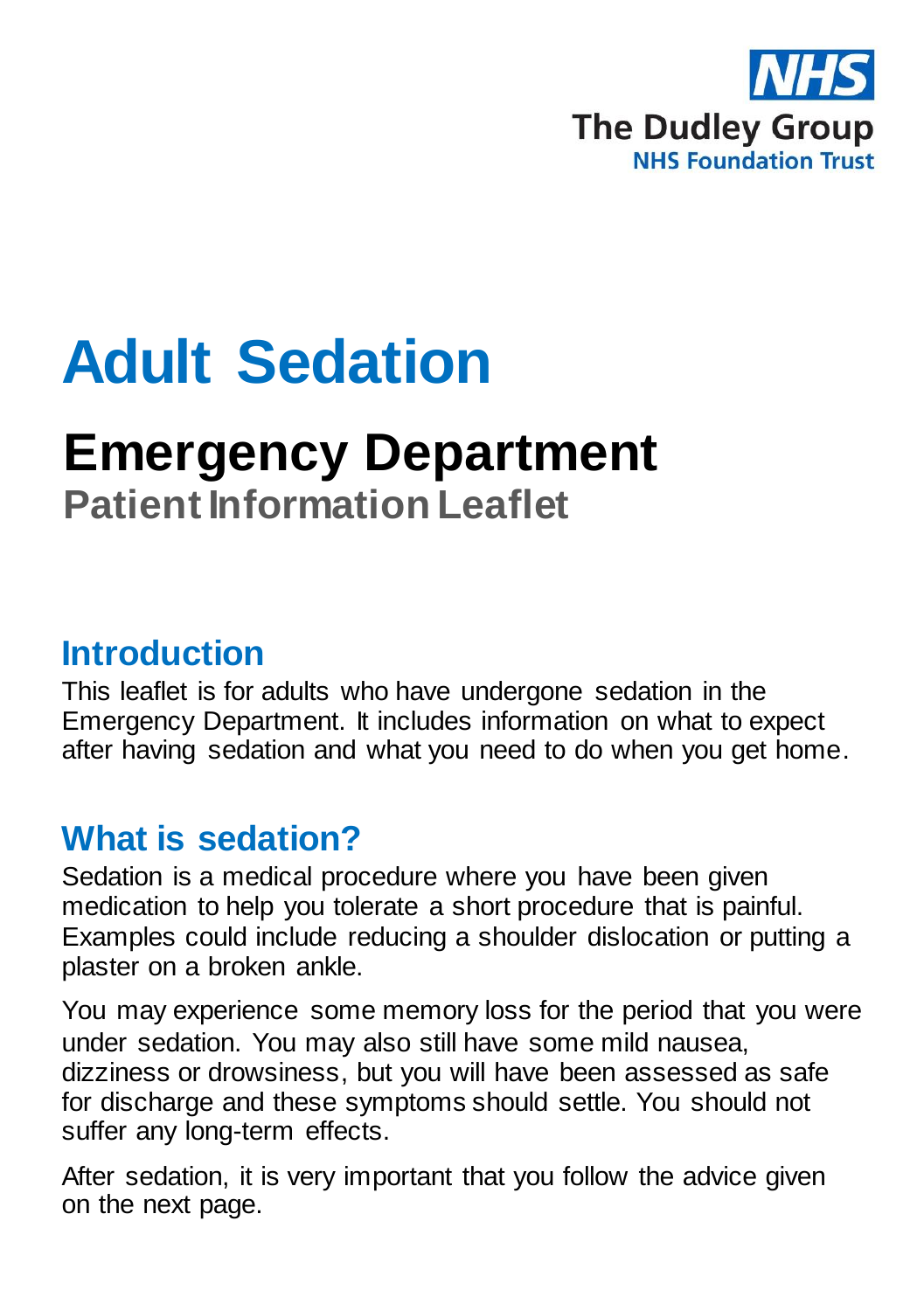# **What should I do when I get home?**

#### **You must have a friend or relative to take you home, and a responsible adult to stay with you for 24 hours.**

The effects of sedation may persist for a little while, so please follow this advice.

### **For the next 24 hours**

#### **Do not:**

- Travel alone.
- Drink alcohol.
- Make any important decisions, such as signing contracts, making commitments or making major purchases.
- Undertake any activity that requires you to be alert and coordinated. This includes driving, operating heavy machinery, operating power tools, cooking, climbing and riding a motorised vehicle or bike.
- Return to work.

#### **Please be aware that it is an offence to drive when unfit to do so. In addition, doing this is likely to mean that your insurance policy is not valid.**

### **Do:**

- Rest for the rest of the day and avoid strenuous activity.
- Drink plenty of fluids and eat a light diet.
- Let somebody else take care of anybody you normally look after, such as children or elderly relatives.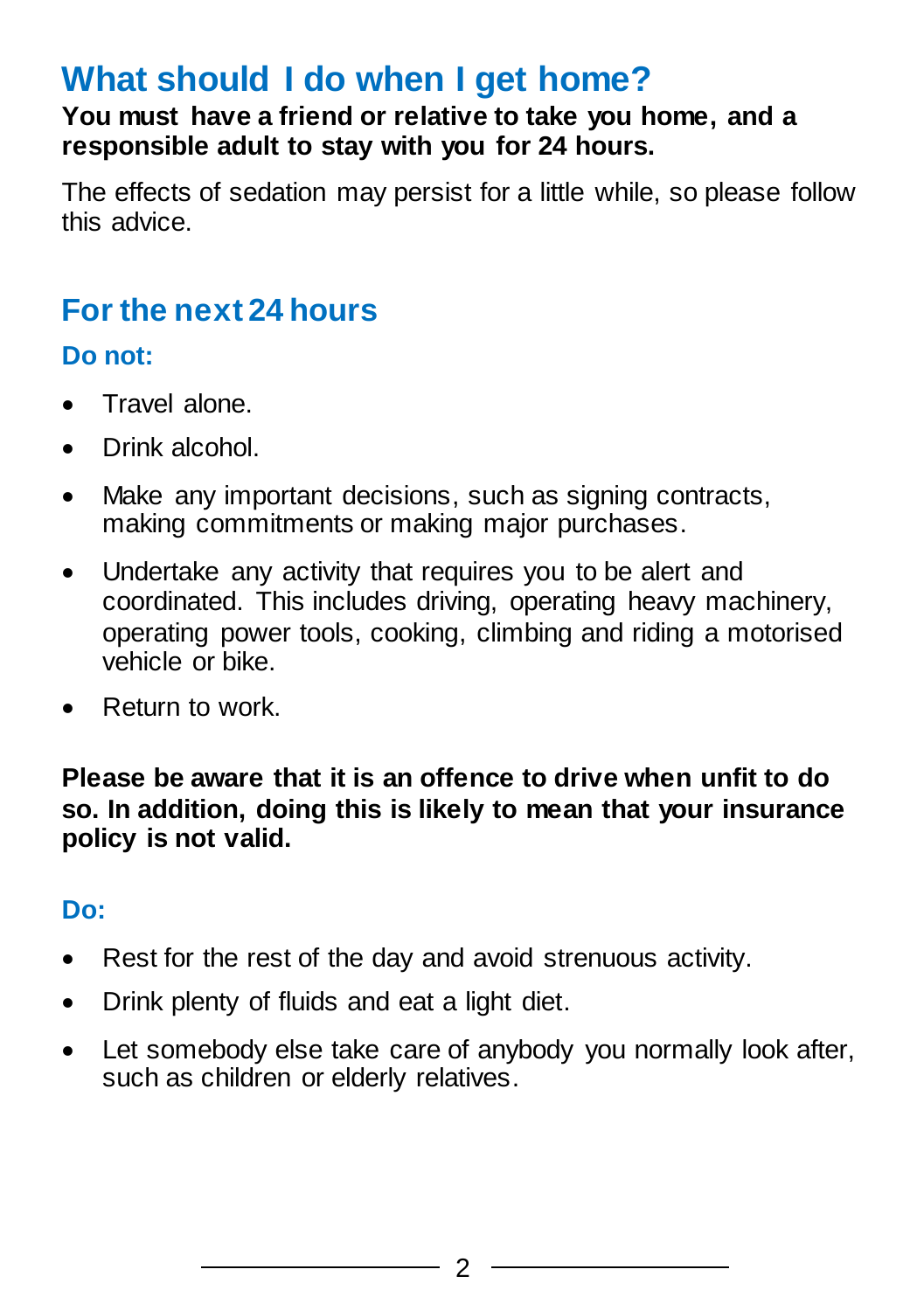## **Can I take painkillers and other medications?**

The medical staff will advise you about painkillers before you leave the hospital. Please tell them what painkilling tablets you have at home.

You should take your other medications as usual.

## **What if I have any concerns or worries when I get home?**

In the event of any problems or concerns within 72 hours, please contact or return to your nearest Emergency Department for further advice.

After 72 hours, please seek advice from your GP or NHS 111.

# **Can I find out more?**

If you have any questions, or if there is anything you do not understand about this leaflet, please speak to a member of the medical team. If you need help when you return home, please follow the advice given above.

**This leaflet can be downloaded or printed from:** http://dgft.nhs.uk/services-and-wards/accident-emergency/

If you have any feedback on this patient information leaflet, please email dgft.patient.information@nhs.net